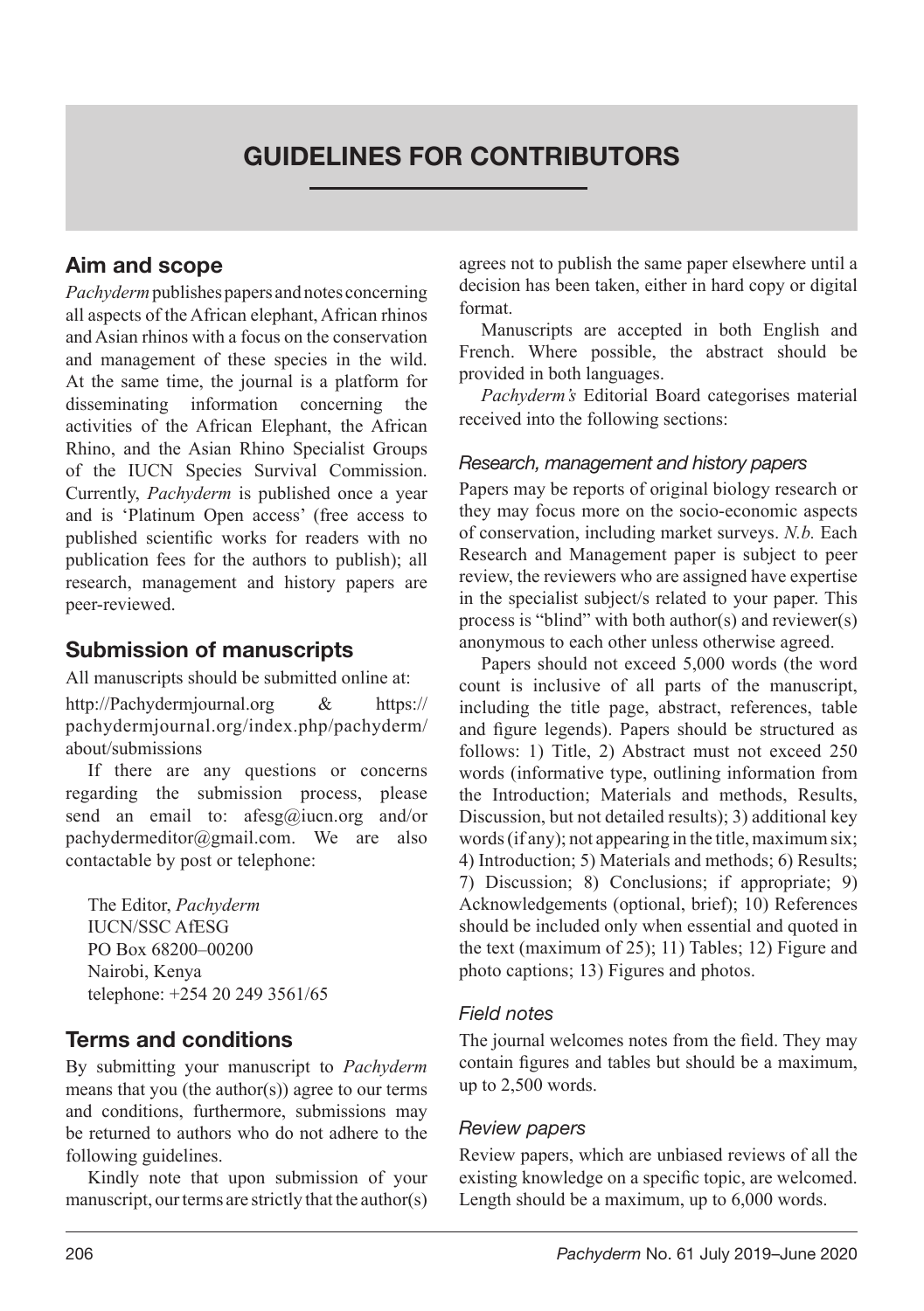## *Book reviews*

*Pachyderm* invites reviews of newly published books, which should be around 1,500 words.

## *Letters to the editor*

Letters should be addressed to the relevant Specialist Group Chair/Editor and should be < 1,500 words. Letters are welcome that comment on articles published in *Pachyderm* or on any other issue relating to elephant and rhino conservation in the wild.

## Preparation of manuscripts, stylistic and bibliographic requirements

Submissions are preferred in word; use font: Times New Roman at 12 pt, with doublespacing.

## *Images, figures and maps*

Preferably provide figures and maps in their original form, and data in Table format; (Excel files are not accepted), maps as EPS and images should be submitted in the highest quality possible, such as TIF (330 dpi), or JPEG (300 dpi). Indicate clearly the author or source of figures, maps and photographs. Colour is acceptable. We shorten figure to 'fig. x' within the text, and 'Figure x.' in full in the caption.

Provide equations in .png format.

# *Title and authors*

The title should contain as many of the key words as possible but should not be more than 25 words long. Follow with the name(s) of the author(s) with institutional affiliation, postal and email address of the corresponding author, to whom proofs and editorial comments will be sent.

# Journal conventions

## *Nomenclature*

Use common names of animals and plants, giving scientific names in italics on first mention. Generally, refer to animals in the plural form (i.e. rhinos, elephants). We do not capitalise elephant, black/white rhino and greater one-horned rhino. We do capitalise Javan and Sumatran rhino.

## *Spelling*

Use British spelling, following the latest edition of the Concise Oxford dictionary or the Oxford English Dictionary, using 'z' instead of 's' in words like 'recognize', 'organization', 'immobilized'; but 'analyse', 'paralyse'. The dictionary is available online at http://oed.com.

## *Numbers*

Use the International System of Units for measurement (m, km, g, ha, h) with a space between the numeral and the unit of measurement. Give measurements in figures, for example 12 mm, 1 km, 3 ha, except at the beginning of a sentence.

Spell out numbers under 10 if not a unit of measurement unless the number is part of a series containing numbers 10 or over, for example: 14 adult males, 23 adult females and 3 juveniles.

In the text, use a comma as the separator for figures four digits or more: 1,750 and 11,750. The separator will be a full stop in French papers.

For equations, use font: Times New Roman at 15 pt.

## **References**

We use the name-year method of citing and listing references. The punctuation and typographic style is as follows:

In the text, cite a single author:  $(X 2005)$  or  $'X$ (2005); cite two authors: '(X and Y 2005)' or 'X and Y  $(2005)$ ; cite more than two authors '(X et al. 2007)' or 'X et al. (2007)'. Note that there is no comma between the author(s) and the year. If multiple works are being cited, separate them by a semicolon, listing them in chronological order: (X et al. 1998; B 2002; Z 2010).

In the reference list, punctuation is minimized. Journal names in full. Titles of books and papers are decapitalized.

Examples are drawn from previous issues of *Pachyderm*:

## *Article in a journal or periodical*

Barnes RFW, Barnes KI, Alers MPT, Blom A. 1991. Man determines the distribution of elephants in the rain forests of north-eastern Gabon. *African Journal of Ecology* 29 (4): 54–63.

Hubback T. 1939. The Asiatic two-horned rhinoceros. *Journal of Mammalogy* 20 (1): 1–20.

Buys D. 2000. The status of the southern white rhino (*Ceratotherium simum simum*) on private land